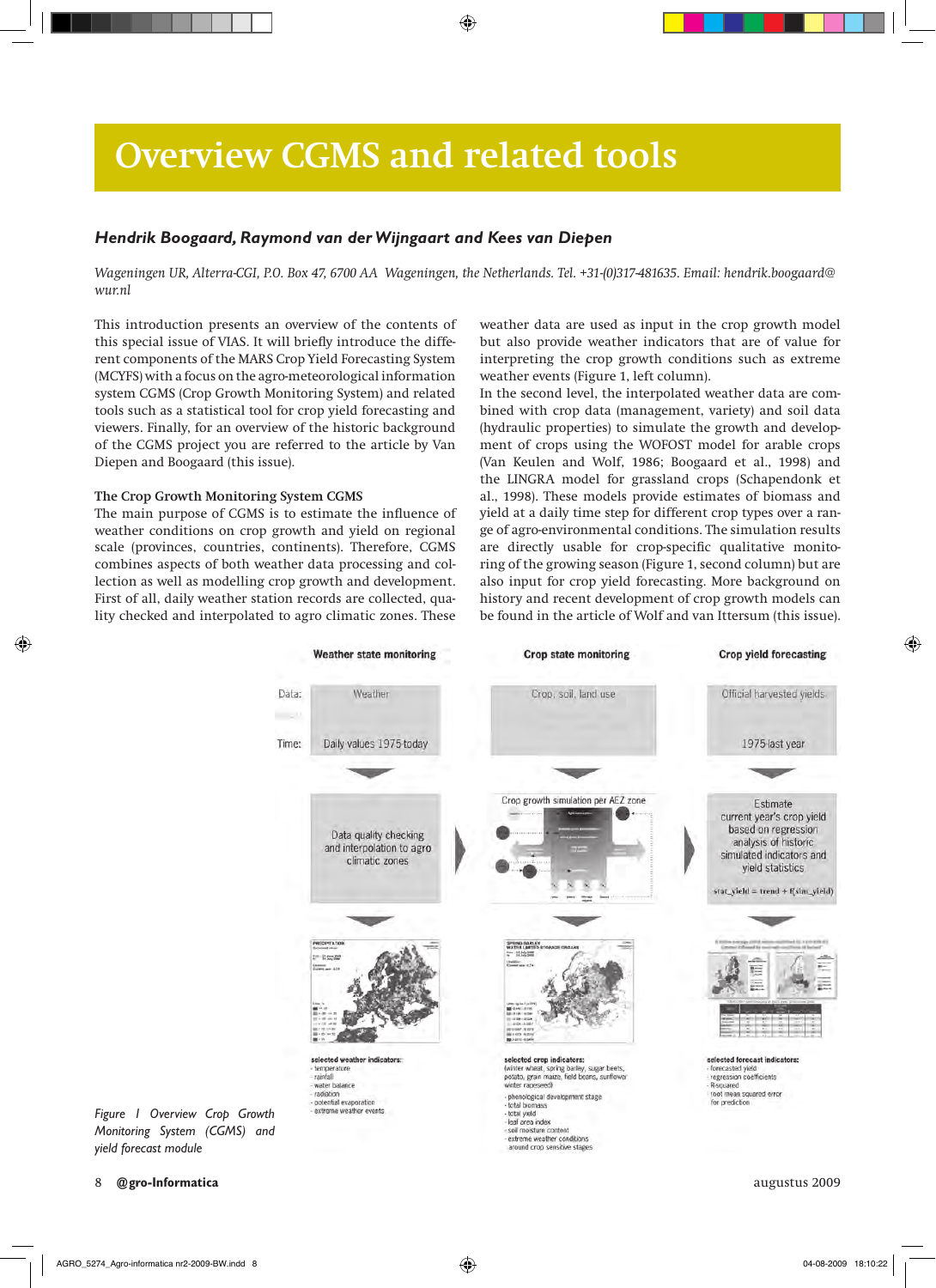*Figure 2 Screenshot of a recent MARS Europe bulletin*

**ISSN 1725-5813 EUR 23298 EN-2009 Crop Monitoring** in Europe ETEOROLOGICAL 1st March to 10th May 2009 **Vol. 17, No. 2** 

Average potential for winter crops with some concern for the Eastern European Union and the Iberian Peninsula due to water shortage



During the second half of winter and the beginning of spring. the agrometeorological conditions have been generally positive with mild temperatures. In April and beginning of May, significantly higher than seasonal temperatures were recorded. In the northern areas, the high level of solar radiation was very positive.

However, in Iberia and Eastern Europe a matter of concern was the persistent water shortages which probably impacted negatively on the crops' potentiality and in particular on the spring crops in their very early stages

Overall, the EU27 countries' yield potential was kept at a good level, although lower compared to the exceptional<br>year in 2008. In fact, for all the crops - with the exception of spring barley, mainly cultivated in the areas affected by the dry conditions -, higher yields are forecasted compared with the last five-years' average.

| 19th May 2009<br><b>CROPS</b>                                                                                                                                                                                                                     | EU27 yield forecast (t/ha) from AGRI4CAST |      |                    |           |                    | Contents                                                                    |
|---------------------------------------------------------------------------------------------------------------------------------------------------------------------------------------------------------------------------------------------------|-------------------------------------------|------|--------------------|-----------|--------------------|-----------------------------------------------------------------------------|
|                                                                                                                                                                                                                                                   | 2008                                      | 2009 | Average<br>5 years | % 2009/08 | % 2009/<br>Average | 1. Crop yield forecasts<br>2. Agrometeorological overview                   |
| <b>TOTAL CEREALS</b>                                                                                                                                                                                                                              | 5.2                                       | 5.0  | 4.9                | $-4.2$    | $+1.7$             | 2.1. Temperature and evapotranspiration                                     |
| Soft wheat                                                                                                                                                                                                                                        | 6.0                                       | 5.7  | 5.6                | $-4.5$    | $+2.1$             | 2.2. Rainfall and climatic water balance                                    |
| Durum wheat                                                                                                                                                                                                                                       | 3.3                                       | 3.1  | 3.0                | $-4.1$    | $+4.8$             | 3. Campaign analysis at country level                                       |
| <b>Total wheat</b>                                                                                                                                                                                                                                | 5.7                                       | 5.4  | 5.3                | $-4.6$    | $+2.7$             | EU-27                                                                       |
| Spring barley                                                                                                                                                                                                                                     | 4.0                                       | 3.6  | 3.7                | $-8.1$    | $-3.1$             | Black Sea area                                                              |
| Winter barley                                                                                                                                                                                                                                     | 5.5                                       | 5.3  | 5.2                | $-2.5$    | $+3.0$             | Eastern area                                                                |
| <b>Total barley</b>                                                                                                                                                                                                                               | 4.5                                       | 43   | 4.3                | $-5.1$    | $+0.0$             | Maghreb                                                                     |
| Grain maize                                                                                                                                                                                                                                       | 7.1                                       | 6.8  | 6.7                | $-4.6$    | $+1.1$             | 4. Maps' analysis                                                           |
| Other cereals (1)                                                                                                                                                                                                                                 | 3.4                                       | 32   | 3.3                | $-4.8$    | $+1.5$             | 4.1 Crop development stage                                                  |
| Rape seed                                                                                                                                                                                                                                         | 3.1                                       | 2.9  | 3.1                | $-5.3$    | $-5.7$             | 4.2 Weather conditions at spring sowing                                     |
| Yield figures are rounded to 100 kg<br>(1) Sorghum, rye, madin, oats, triticale, mbsd grain other than masiin, millet, budowheat<br>2008 yields come from BUROSTAT CRONOS<br>Sources:<br>2000 vialds come from MARS CROP VIBLO FORECASTING SYSTEM |                                           |      |                    |           |                    | 4.3 Temperature and precipitation<br>5. Satellite analysis: SPOT Vegetation |

### **Crop yield forecasting**

Finally, in the third level crop simulation results are aggregated to regions (provinces and countries) and used in the crop yield forecasting module to produce a quantitative yield forecast (Figure1, third column). Through CGMS the influence of weather on crop growth and yield is analyzed. However, the approach assumes implicitly that the influence of all factors other than weather (e.g. farm management, socio-economic conditions) are constant. Hence, the final synthesis of MCYFS, done by JRC, includes also other sources of information such as remote sensing image derivatives. Therefore, a crop yield forecasting module (CGMS Statistical Tool) has been developed which is flexible in the sense that also information from other sources can be drawn into the analysis. For a detailed description of the CGMS Statistical Tool see the article by Hoek et al. (this issue).

### **Visualization of results**

Weather indicators, crop indicators and yield forecasts are stored in an ORACLE spatial database. To analyze the indicator values, both in space and time, an advanced viewer is being developed. It will replace the current MARSOP web site (http://www.marsop.info). The viewer enables the analyst to evaluate weather and crop conditions of the current year in comparison with the long term average value. The paper by Lokers et al. (this issue) presents the viewer among other IT aspects of the CGMS. Nowadays the web site and regularly issued crop bulletins have become a vital information source for media and public, especially when extreme weather events occur (Figure 2).

#### **Improvements and research**

Except for the operational application of CGMS several improvements have been studied and implemented. They vary from spatial extensions to other continents, capturing short and medium term weather forecasts within the crop indicator estimates, an improved soil water module and possible use of remote sensing data. Currently remote sensing data are not used in CGMS but are part of a parallel infrastructure supplying vegetation indices of the current year in comparison with the normal. Current research activities focus on the inclusion of uncertainty in the system through